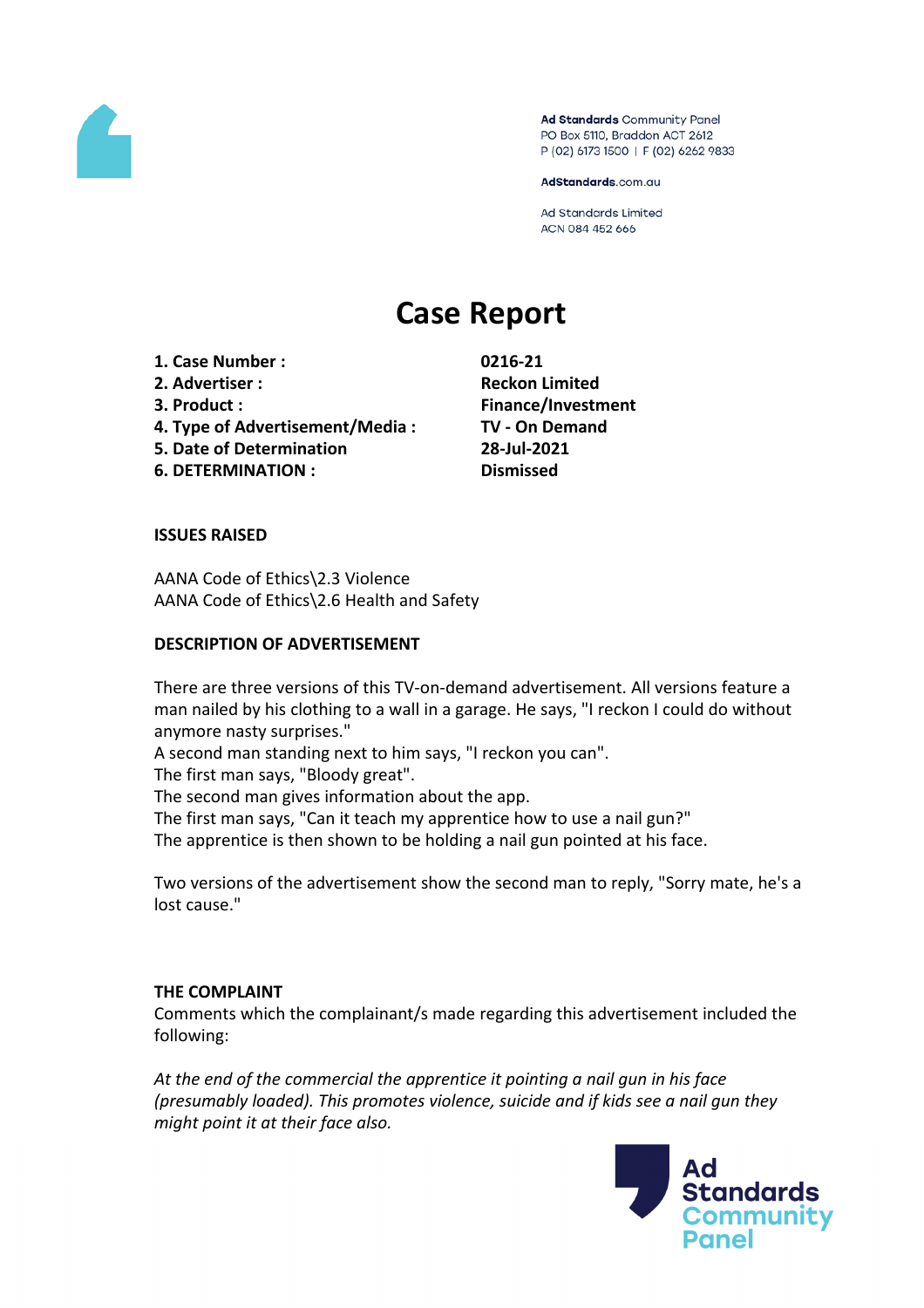

#### **THE ADVERTISER'S RESPONSE**

Comments which the advertiser made in response to the complainant/s regarding this advertisement include the following:

*The advertisement was prepared mindful of our obligations as part of the selfregulated community of national advertisers.*

*It is our submission that the following sections of the Code are not applicable:*

- *2.1 – discrimination or vilification;*
- *2.2 – exploitative or degrading;*
- *2.4 sex, sexuality and nudity;*
- *2.5 – language*
- *2.7 – distinguishable as advertising.*

*That leaves:*

- *2.3 – violence (expressly referred to by the one complainant); and*
- *2.6 – health and safety.*

*Our respectful submission - based on the analysis set out below - is that the advertisement complained of does not offend either of these sections of the Code.*

*It is our submission that the prevailing community standards against which the content of an advertisement is tested, are heavily contextually dependent, including taking account of the audience at which the advertisement is aimed. The consideration is of the reasonable member of the relevant audience. So it is an objective standard, but dependent on context and target audience.*

*It is not the opinion of one person that determines whether the advertisement offends the Code.*

*The hypothetical reasonable member of the target audience is not especially sensitive or naïve or gullible on the one end of the spectrum; nor are they especially cynical, thick-skinned or insensitive on the other end of the spectrum.*

*This is important in relation to the one complaint received that: "… This promotes violence, suicide and if kids see a nail gun they might point it at their face also."*

*The creative brief for the advertisement (see attached slides that give an indication of this) was to create a humorous campaign featuring business owners facing a myriad of accidental problems and show that whilst the product won't be able to solve them all, it will be able to handle all the accounting stuff.*

*The creative genesis of the advertisement is not to promote violence or suicide, not to be cavalier about health and safety, and nor is it directed at children. All the problems*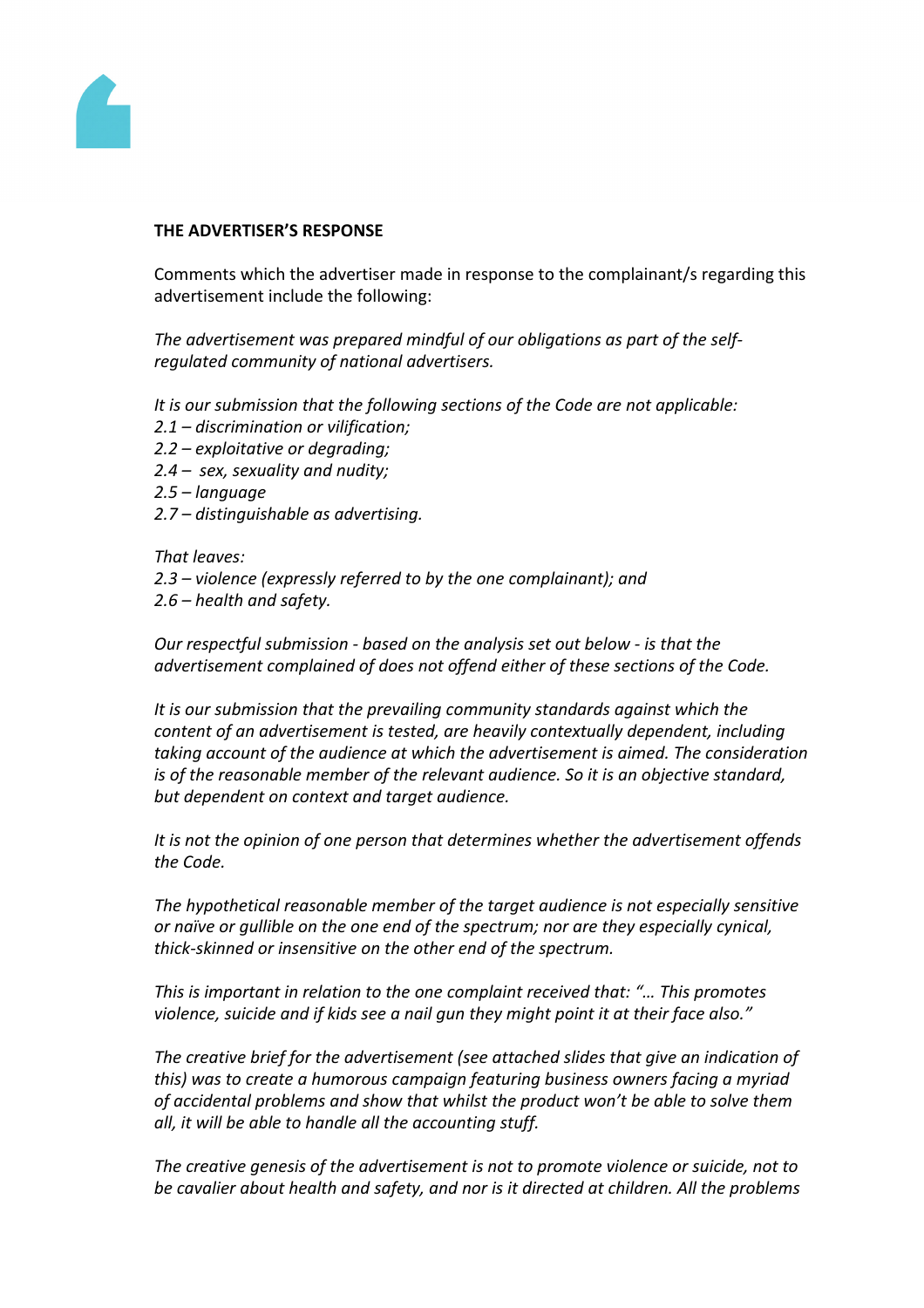

*that occur in the advertising campaign are things that happen accidentally, and there is no intention from any character to harm others or themselves.*

*A lot of thought/planning/design went into identifying the target audience and media selection to make sure that the advertisement reaches the appropriate target audience. Noting specifically that the campaign was designed for BVOD (and not free to air live broadcast).*

*For each of the channels for which the advertisement was created, the audience segments were developed from a variety of data types outlined in the attached Target Audience and Nine Target documents.*

*Clearly the target market is not children and the programmatic nature of the campaign, rather than linear TV, means that the greater probability is that adult small business owners will be viewers of the advertisement.*

*The complainant herself is in the 30-39 demographic and tellingly was watching Judge Judy at the time, not children's programming. An adult small business owner would not (tested objectively) draw any conclusion that the advertisement promoted violence and/or suicide.*

*Also of importance is the first impression that the advertisement makes.*

*From the start, the advertisement is obviously comedy. The opening few seconds and the nature of the performances make this obvious. The character is stuck to a wall in an over the top and slapstick fashion – it purposely doesn't look realistic.*

*The advertisement also obviously occurs in a workplace because of the clothing, tools and location.*

*Even to the extent that children may inadvertently view the advertisement, it is extremely unlikely that a child would have access to a nail gun and the behaviour is not easily imitated or mimicable. A child would worryingly have to have easy access to a nail gun before how they used one was a concern.*

*In addition, nothing graphic or gratuitous is depicted.*

*There is nothing condoning violence or promoting violence.*

*There is nothing condoning or encouraging suicide.*

*The advertisement is obviously fanciful and lighthearted. There is nothing in the performance – objectively – to suggest any link to suicide. It goes without saying also, that was never the intention of the creators of the advertisement.*

*It is a stretch for the complainant to allege that the advertisement promotes suicide.*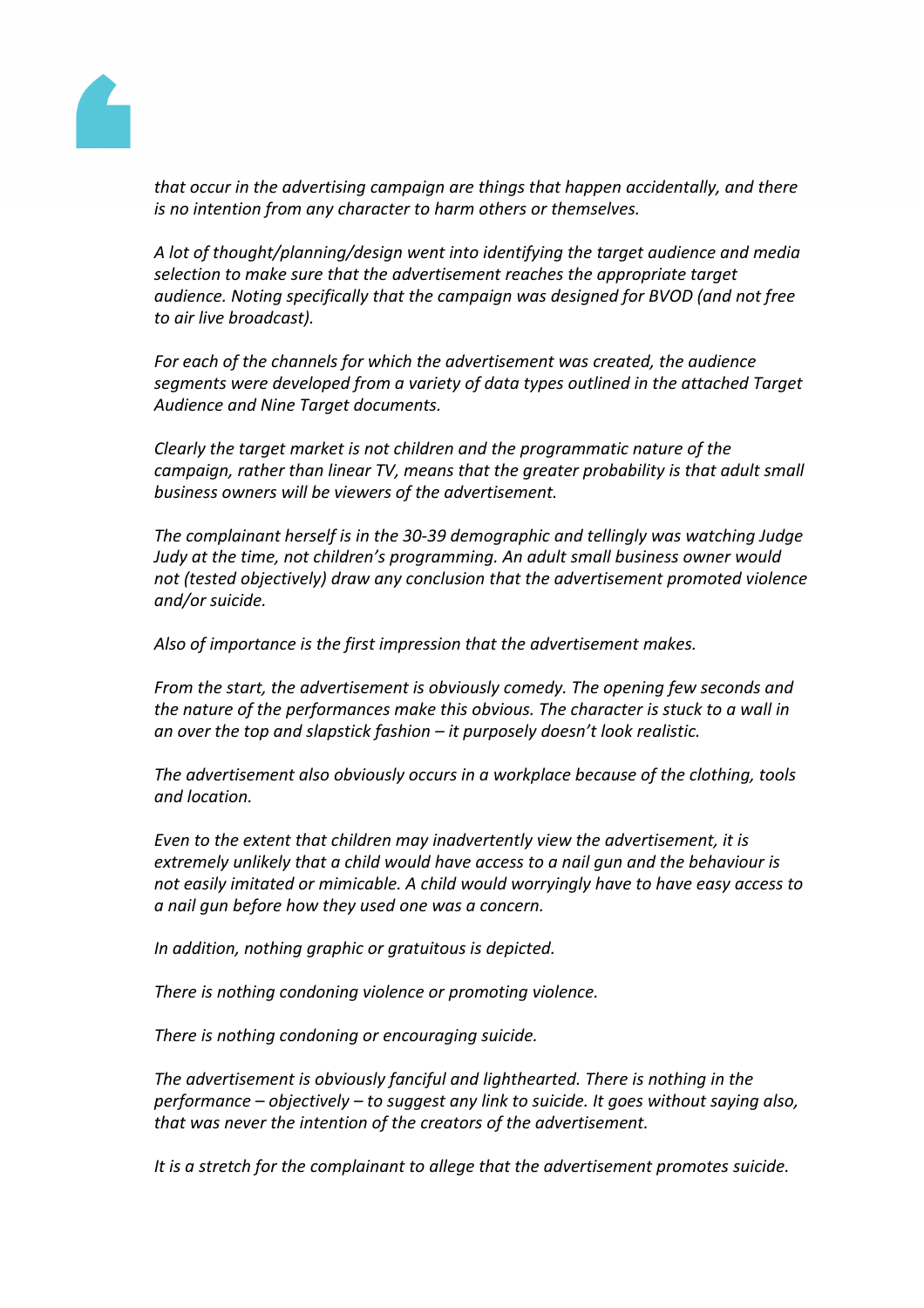

*The actor is obviously portraying a comedic parody of an incompetent apprentice – not someone suicidal or violent – and there is no basis on the performance to suggest that suicide is within anyone's contemplation.*

*All of the above equally applies to any suggestion that the advertisement offends against the health and safety provisions of the code.*

*The obvious humorous premise from which the advertisement commences allays any concerns regarding industry standards or workplace safety standard or OH&S standards that might apply.*

*There is nothing in the creative brief or the execution of the advertisement that encourages or condones unhealthy or unsafe behaviour, having regard to prevailing community standards.*

*If anything, the message is to position the brand to empathize with the situation small business owners can sometimes find themselves in.*

*The set up does not show nails being fired at the business owner. It is obviously staged without any demonstration of how that might have happened.*

*In the circumstances we respectfully request that the complaint be dismissed.*

# **THE DETERMINATION**

The Ad Standards Community Panel (Panel) considered whether the advertisement breaches Section 2 of the AANA Code of Ethics (the Code).

The Panel noted the complainant's concern that the advertisement promotes violence, suicide and behaviour that may be imitated by children.

The Panel viewed the advertisement and noted the advertiser's response.

## **Section 2.3: Advertising or Marketing Communications shall not present or portray violence unless it is justifiable in the context of the product or service advertised.**

The Panel noted the complainant's concern that the advertisement promotes violence and suicide.

The Panel considered that while the apprentice is shown to look into the projectile end of a nail gun and a man is shown to be attached to a wall by nails in a separate visual, there is no actual violence depicted in the advertisement.

## **2.3 Conclusion**

The Panel considered that the advertisement did not breach Section 2.3 of the Code.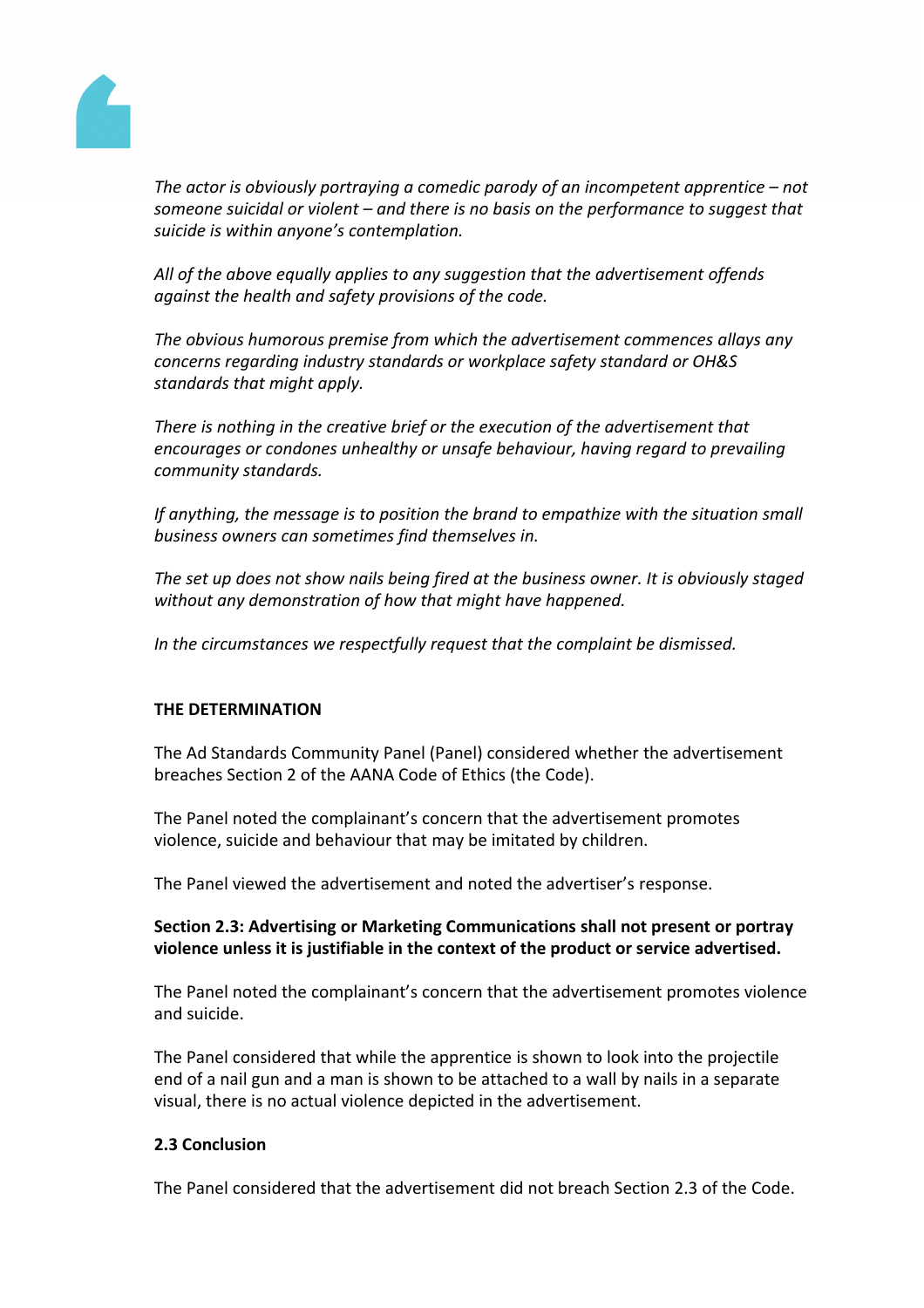

**Section 2.5: Advertising or Marketing Communications shall only use language which is appropriate in the circumstances (including appropriate for the relevant audience and medium). Strong or obscene language shall be avoided.**

The Panel noted the Practice Note for Section 2.5 of the Code which states:

*"Words and phrases which are innocuous and in widespread and common use in the Australian vernacular are permitted provided they are used in a manner consistent with their colloquial usage, for example with gentle humour, and not used in a demeaning or aggressive manner."*

The Panel considered that the use of the word "bloody" is a colloquial term used to express enthusiasm or to emphasize what is being said. The Panel considered that the use of the word bloody in this advertisement is not aggressive and is used to emphasize the word "great". The Panel considered that most members of the community would consider that the language was not inappropriate and was not strong or obscene.

## **Section 2.5 conclusion**

The Panel determined that the advertisement did not breach Section 2.5 of the Code.

## **Section 2.6: Advertising or Marketing Communications shall not depict material contrary to Prevailing Community Standards on health and safety.**

The Panel noted the Practice Note to Section 2.6 which states:

*"Advertisers should take care not to depict behaviour that children may imitate. For example, advertisements which are likely to attract the attention of children or could indicate to children that appliances or other domestic/commercial equipment are a safe place to hide, are seen to encourage unsafe behaviour."*

The Panel noted the complainant's concern that the advertisement promotes violence and suicide. The Panel considered that there is no suggestion of intentional self-harm in the advertisement and considered that most members of the community would not find the advertisement to promote or condone suicide in the context of the advertisement.

The Panel considered the act of the man holding the nail gun and whether that was a depiction of unsafe behaviour.

The Panel considered that the narrative of the advertisement suggests that the apprentice is still learning how to use power tools properly, and had mistakenly nailed his boss to the wall by his clothing.